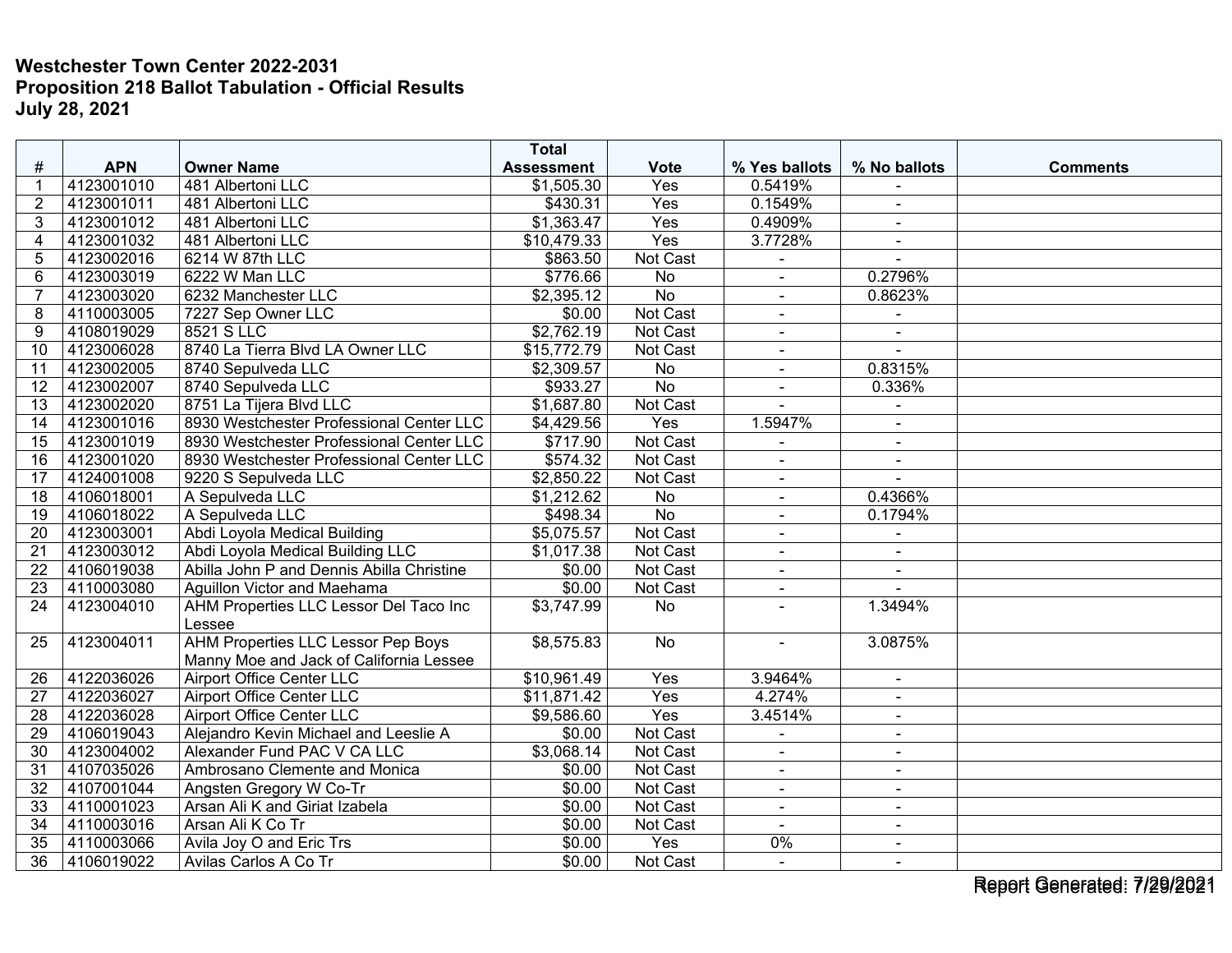|                 |            |                                                   | <b>Total</b>      |                 |                          |                |                 |
|-----------------|------------|---------------------------------------------------|-------------------|-----------------|--------------------------|----------------|-----------------|
| #               | <b>APN</b> | <b>Owner Name</b>                                 | <b>Assessment</b> | <b>Vote</b>     | % Yes ballots            | % No ballots   | <b>Comments</b> |
| 37              | 4109029004 | <b>Ballestero Estella Tr</b>                      | \$0.00            | Not Cast        |                          |                |                 |
| $\overline{38}$ | 4123003026 | Bangkok Ayara LLC                                 | \$988.80          | Not Cast        | $\blacksquare$           | $\blacksquare$ |                 |
| 39              | 4110001021 | <b>Barnes Patrick M and Summer F</b>              | \$0.00            | Not Cast        | $\blacksquare$           | $\sim$         |                 |
| 40              | 4107035024 | <b>Barrett Susan</b>                              | \$0.00            | Yes             | 0%                       |                |                 |
| 41              | 4110001011 | Barry James D Co-Tr                               | \$0.00            | <b>No</b>       | $\sim$                   | 0%             |                 |
| 42              | 4106018020 | <b>Blake Elizabeth Tr</b>                         | \$0.00            | Not Cast        | $\overline{\phantom{a}}$ | $\sim$         |                 |
| 43              | 4123003014 | Blatt Barbara & Raymond and Bruce Gloria<br>P Trs | \$1,296.93        | Not Cast        |                          |                |                 |
| 44              | 4107035022 | Bolin Marlene P and Presogna Vincent              | \$0.00            | Not Cast        | $\sim$                   | $\blacksquare$ |                 |
| 45              | 4104001020 | <b>BRE HH Property Owner LLC</b>                  | \$2,308.97        | Not Cast        | $\blacksquare$           | $\blacksquare$ |                 |
| 46              | 4104001053 | <b>BRE HH Property Owner LLC</b>                  | \$681.06          | Not Cast        | $\blacksquare$           | $\blacksquare$ |                 |
| 47              | 4104001054 | <b>BRE HH Property Owner LLC</b>                  | \$0.00            | Not Cast        | $\blacksquare$           | $\blacksquare$ |                 |
| 48              | 4104001055 | <b>BRE HH Property Owner LLC</b>                  | \$0.00            | <b>Not Cast</b> | $\blacksquare$           | $\blacksquare$ |                 |
| 49              | 4106019049 | Briggs Elizabeth Adam Co-Tr                       | \$0.00            | Not Cast        |                          |                |                 |
| 50              | 4124001005 | <b>Broder Alan E Tr</b>                           | \$1,339.13        | Not Cast        | $\omega$                 | $\sim$         |                 |
| 51              | 4124001004 | <b>Broder Alan E Tr</b>                           | \$1,471.67        | Not Cast        | $\blacksquare$           | $\blacksquare$ |                 |
| $\overline{52}$ | 4124001009 | Broder Alan E Tr                                  | \$618.08          | Not Cast        | $\blacksquare$           | $\sim$         |                 |
| 53              | 4109029016 | <b>Burke Claude and Kathleen Trs</b>              | \$0.00            | Not Cast        | $\blacksquare$           | $\sim$         |                 |
| 54              | 4110003063 | <b>Burton Katherine E</b>                         | \$0.00            | Not Cast        | $\blacksquare$           | $\blacksquare$ |                 |
| $\overline{55}$ | 4107001046 | <b>Butler Patrick and Jeanie Trs</b>              | \$0.00            | Not Cast        | $\ddot{\phantom{1}}$     | $\blacksquare$ | Incomplete SoA  |
| 56              | 4104001082 | Capstone of Los Angeles Ltd                       | \$4,235.88        | Not Cast        |                          |                |                 |
| 57              | 4123002023 | Carol P Pursuit and C Trs                         | \$762.69          | Yes             | 0.2746%                  | $\sim$         |                 |
| $\overline{58}$ | 4123002024 | Carol P Pursuit and C Trs                         | \$798.32          | Yes             | 0.2874%                  | $\sim$         |                 |
| 59              | 4123002025 | Carol P Pursuit and C Trs                         | \$812.59          | Yes             | 0.2926%                  | $\sim$         |                 |
| 60              | 4110003075 | Chen Xuejiao                                      | \$0.00            | Not Cast        |                          |                |                 |
| 61              | 4108028901 | City of Los Angeles                               | \$415.28          | Yes             | 0.1495%                  | $\blacksquare$ |                 |
| 62              | 4108028902 | City of Los Angeles                               | \$415.28          | Yes             | 0.1495%                  | $\sim$         |                 |
| 63              | 4108028903 | City of Los Angeles                               | \$415.28          | Yes             | 0.1495%                  | $\blacksquare$ |                 |
| 64              | 4108028904 | <b>City of Los Angeles</b>                        | \$415.28          | Yes             | 0.1495%                  | $\sim$         |                 |
| 65              | 4108028909 | City of Los Angeles                               | \$415.28          | Yes             | 0.1495%                  | $\blacksquare$ |                 |
| 66              | 4108028910 | City of Los Angeles                               | \$415.28          | Yes             | 0.1495%                  | $\blacksquare$ |                 |
| 67              | 4108028911 | City of Los Angeles                               | \$415.28          | Yes             | 0.1495%                  | $\sim$         |                 |
| 68              | 4108028912 | City of Los Angeles                               | \$415.28          | Yes             | 0.1495%                  | $\blacksquare$ |                 |
| 69              | 4106002901 | City of Los Angeles                               | $\sqrt{$0.00}$    | Yes             | $0\%$                    | $\sim$         |                 |
| 70              | 4106002902 | City of Los Angeles                               | \$0.00            | Yes             | $0\%$                    | $\blacksquare$ |                 |
| 71              | 4108027900 | <b>City of Los Angeles</b>                        | \$0.00            | Yes             | $0\%$                    | $\blacksquare$ |                 |
| 72              | 4108028900 | City of Los Angeles                               | \$415.28          | Yes             | 0.1495%                  | $\sim$         |                 |
| 73              | 4108028905 | City of Los Angeles                               | \$415.28          | Yes             | 0.1495%                  | $\blacksquare$ |                 |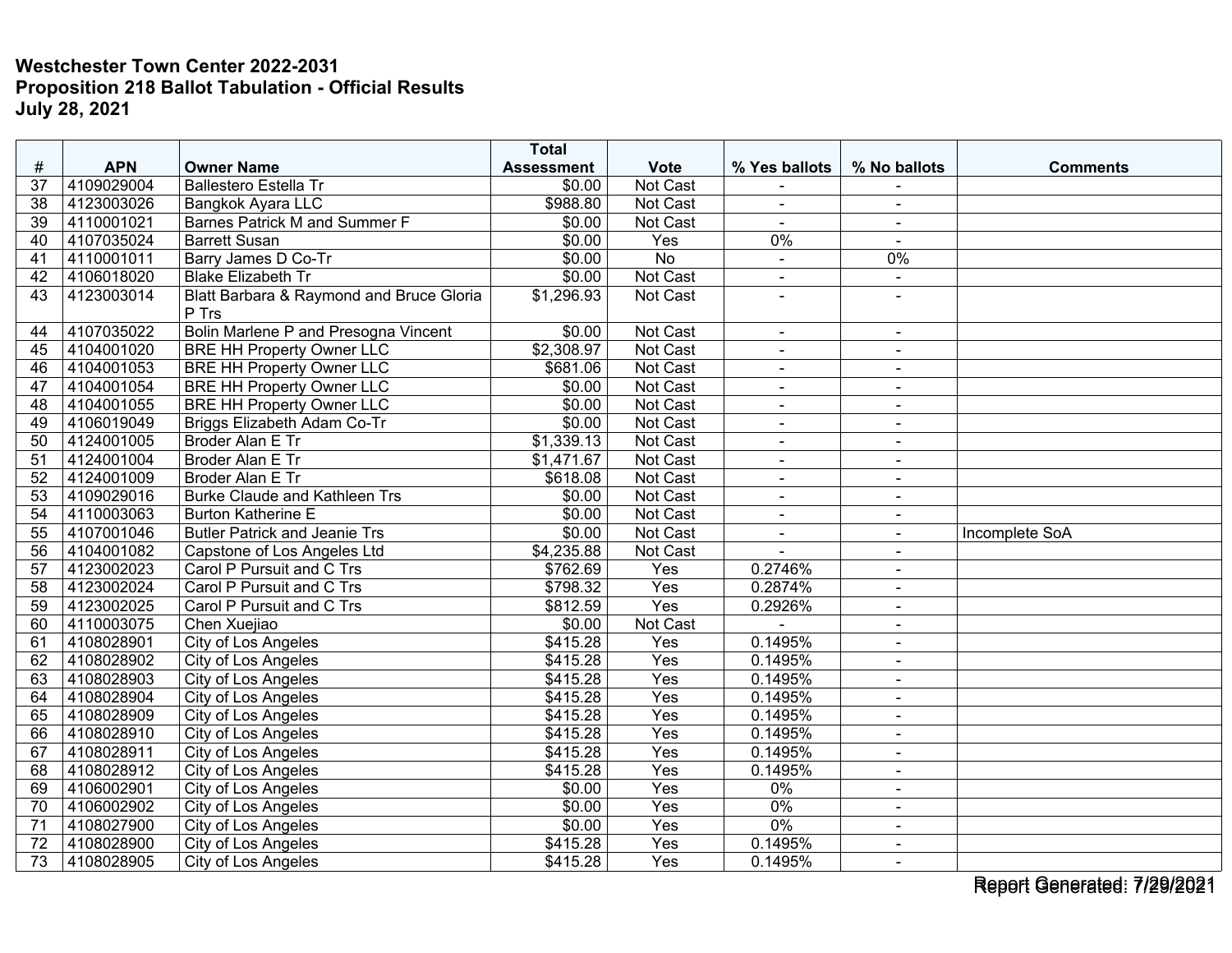|                 |            |                                            | <b>Total</b>           |                  |                |                |                 |
|-----------------|------------|--------------------------------------------|------------------------|------------------|----------------|----------------|-----------------|
| #               | <b>APN</b> | <b>Owner Name</b>                          | <b>Assessment</b>      | <b>Vote</b>      | % Yes ballots  | % No ballots   | <b>Comments</b> |
| 74              | 4108028906 | City of Los Angeles                        | \$415.28               | Yes              | 0.1495%        |                |                 |
| 75              | 4108028907 | City of Los Angeles                        | \$415.28               | Yes              | 0.1495%        | $\sim$         |                 |
| 76              | 4108028908 | City of Los Angeles                        | \$415.28               | $\overline{Yes}$ | 0.1495%        | $\blacksquare$ |                 |
| 77              | 4106002030 | CK Tal LLC                                 | \$0.00                 | Not Cast         |                | $\blacksquare$ |                 |
| 78              | 4110003085 | Corp of the Presiding Bishop of Church of  | \$3,978.41             | <b>Not Cast</b>  |                | $\sim$         |                 |
|                 |            | Jesus Christ of Lds                        |                        |                  |                |                |                 |
| 79              | 4109001026 | <b>Covenant Presbyterian Church</b>        | \$0.00                 | Not Cast         |                | $\sim$         |                 |
| 80              | 4122024048 | D & D Westchester Investments LLC          | $\overline{$3,892.22}$ | Yes              | 1.4013%        | $\sim$         |                 |
| 81              | 4123003015 | D and D Asset Management LLC               | \$1,020.39             | Yes              | 0.3674%        | $\blacksquare$ |                 |
| 82              | 4110003084 | Darlington Noelle and Von Mertens Viktor   | \$0.00                 | <b>Not Cast</b>  | ÷,             | $\blacksquare$ |                 |
| 83              | 4108019028 | Dasho II LLC                               | \$3,775.01             | Not Cast         | $\sim$         | $\sim$         |                 |
| 84              | 4106019044 | Davidson Eric and Gloria                   | \$0.00                 | Not Cast         | $\blacksquare$ | $\blacksquare$ |                 |
| 85              | 4106019047 | Dingman Tod Trust                          | \$0.00                 | Not Cast         |                | $\sim$         |                 |
| 86              | 4123001007 | Drollinger Investments LP / Westchester 96 | \$8,004.53             | Yes              | 2.8818%        |                |                 |
|                 |            | <b>LLC</b>                                 |                        |                  |                |                |                 |
| 87              | 4123001001 | Drollinger Investments LP and Westchester  | \$3,635.84             | Yes              | 1.309%         | $\sim$         |                 |
|                 |            | <b>96 LLC</b>                              |                        |                  |                |                |                 |
| 88              | 4107001037 | Duncan William R Co-Tr                     | \$0.00                 | Not Cast         | $\blacksquare$ | $\blacksquare$ |                 |
| 89              | 4109029013 | Dunne Michael B                            | \$0.00                 | Not Cast         | $\sim$         | $\blacksquare$ |                 |
| 90              | 4110001027 | Dutt Birendra and Kumkum Trs               | \$0.00                 | Yes              | $0\%$          | $\blacksquare$ |                 |
| 91              | 4124001006 | Eddings David G Cheryl V and Ronald A      | \$1,099.05             | Not Cast         |                | $\sim$         |                 |
|                 |            | <b>Trs</b>                                 |                        |                  |                |                |                 |
| 92              | 4122035027 | <b>ELD Supermarket LP</b>                  | \$1,665.70             | Yes              | 0.5997%        | $\sim$         |                 |
| 93              | 4122035028 | <b>ELD Supermarket LP</b>                  | \$1,041.06             | Yes              | 0.3748%        | $\blacksquare$ |                 |
| 94              | 4122035029 | ELD Supermarket LP                         | \$1,990.78             | Yes              | 0.7167%        |                |                 |
| $\overline{95}$ | 4122036024 | <b>ELD Supermarket LP</b>                  | \$1,076.79             | Yes              | 0.3877%        | $\blacksquare$ |                 |
| $\overline{96}$ | 4122036025 | <b>ELD Supermarket LP</b>                  | \$598.15               | Yes              | 0.2153%        | $\sim$         |                 |
| 97              | 4122035026 | <b>ELD Supermarket LP</b>                  | \$3,123.18             | Yes              | 1.1244%        |                |                 |
| 98              | 4122035031 | <b>ELD Supermarket LP</b>                  | \$10,528.60            | Yes              | 3.7905%        | $\sim$         |                 |
| 99              | 4122036005 | <b>ELD Supermarket LP</b>                  | \$478.64               | Yes              | 0.1723%        | $\blacksquare$ |                 |
| 100             | 4122036022 | <b>ELD Supermarket LP</b>                  | \$3,372.88             | Yes              | 1.2143%        | $\blacksquare$ |                 |
| 101             | 4122036023 | <b>ELD Supermarket LP</b>                  | \$1,076.79             | Yes              | 0.3877%        | $\blacksquare$ |                 |
| 102             | 4122036029 | <b>ELD Supermarket LP</b>                  | \$2,248.38             | Yes              | 0.8095%        | $\blacksquare$ |                 |
| 103             | 4122036030 | <b>ELD Supermarket LP</b>                  | \$2,052.71             | Yes              | 0.739%         | $\sim$         |                 |
| 104             | 4122036031 | <b>ELD Supermarket LP</b>                  | \$4,667.01             | Yes              | 1.6802%        | $\sim$         |                 |
| 105             | 4122035030 | Ella L Drollinger Co                       | \$4,494.96             | Yes              | 1.6183%        | $\blacksquare$ |                 |
| 106             | 4122035021 | Ella L Drollinger Co                       | \$3,556.34             | Yes              | 1.2804%        | $\blacksquare$ |                 |
| 107             | 4122024051 | Ella Lewin LLC                             | \$16,578.99            | Yes              | 5.9688%        | $\blacksquare$ |                 |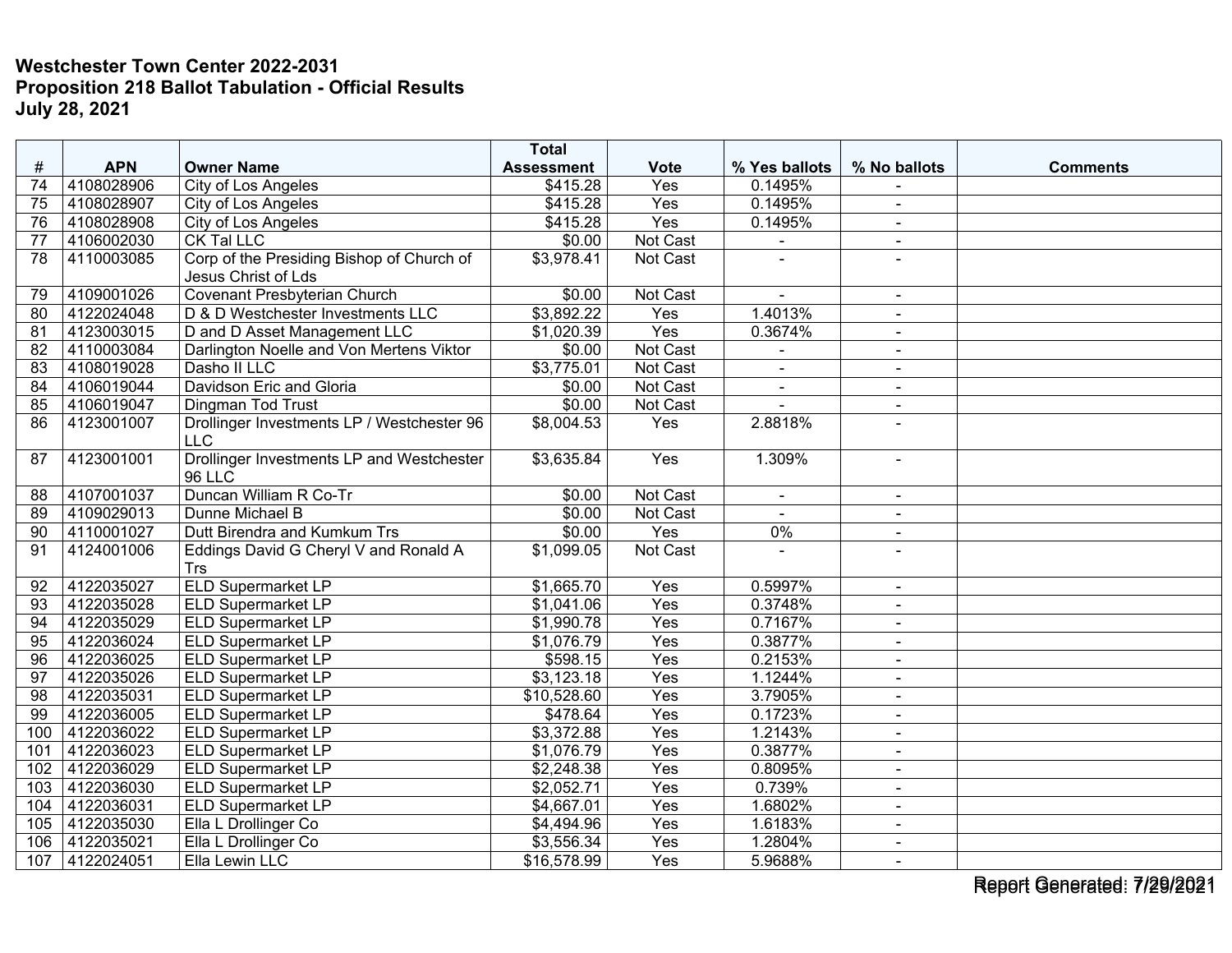|                  |                |                                      | <b>Total</b>           |                 |                |                |                                   |
|------------------|----------------|--------------------------------------|------------------------|-----------------|----------------|----------------|-----------------------------------|
| #                | <b>APN</b>     | <b>Owner Name</b>                    | <b>Assessment</b>      | <b>Vote</b>     | % Yes ballots  | % No ballots   | <b>Comments</b>                   |
| 108              | 4107001036     | Elms Bryan J and Macias Yvonne S     | \$0.00                 | Not Cast        |                |                |                                   |
| 109              | 4110001013     | Erb Jeffrey                          | \$0.00                 | <b>No</b>       | $\blacksquare$ | $0\%$          |                                   |
| 110              | 4110001015     | Evans David D Co-Tr                  | \$0.00                 | Not Cast        | $\blacksquare$ | $\blacksquare$ |                                   |
| 111              | 4110003073     | Farag Daniel J and Ashak Magda S     | \$0.00                 | Not Cast        | $\blacksquare$ | $\sim$         |                                   |
| 112              | 4107001045     | Farmer Antony P and Trisha M         | \$0.00                 | Not Cast        | $\sim$         | $\sim$         |                                   |
| 113              | 4110003014     | <b>Fischer David and Cecilia Trs</b> | \$0.00                 | $\overline{No}$ | $\blacksquare$ | $0\%$          |                                   |
| 114              | 4106018013     | Fleur Dana and Gerber Max S          | \$0.00                 | Not Cast        |                | $\mathbf{u}$   |                                   |
| 115              | 4110003002     | Fong David F and Katherine A Trs     | \$0.00                 | <b>Not Cast</b> | $\blacksquare$ | $\sim$         |                                   |
| 116              | 4123002027     | Fred & Marcia Fink Tr Etal           | \$2,549.59             | No              | $\blacksquare$ | 0.9179%        |                                   |
| 117              | 4123003004     | G & D Company LLC                    | \$3,125.09             | Yes             | 1.1251%        |                |                                   |
| $\overline{118}$ | 4123003005     | G & D Company LLC                    | \$1,649.64             | Yes             | 0.5939%        | $\sim$         |                                   |
|                  | 119 4123003006 | G & D Company LLC                    | \$555.61               | Yes             | 0.2%           | $\sim$         |                                   |
| 120              | 4123003007     | G & D Company LLC                    | \$606.12               | Yes             | 0.2182%        | $\sim$         |                                   |
| 121              | 4106002033     | Gallagher Ryan and Lisa              | \$0.00                 | Not Cast        |                |                |                                   |
| 122              | 4107035025     | Giesregen Dane M and Jacqueline      | \$0.00                 | Not Cast        | $\blacksquare$ | $\sim$         |                                   |
| 123              | 4123002015     | Gittins Ian M Co Tr                  | \$911.64               | Not Cast        | $\sim$         | $\blacksquare$ |                                   |
| 124              | 4107001034     | Gonzales Noe A                       | \$0.00                 | <b>Not Cast</b> | $\blacksquare$ | $\blacksquare$ |                                   |
| 125              | 4110003069     | Gonzalez Juanita Tr                  | \$0.00                 | Not Cast        | $\sim$         | $\blacksquare$ |                                   |
| 126              | 4107034027     | Gray Stephen M and Dana K Tr         | \$0.00                 | Yes             | 0%             | $\sim$         |                                   |
| 127              | 4123003010     | <b>Grodt LLC</b>                     | \$351.98               | $\overline{No}$ | $\blacksquare$ | 0.1267%        |                                   |
| 128              | 4123003011     | <b>Grodt LLC</b>                     | \$3,823.59             | $\overline{No}$ |                | 1.3766%        |                                   |
| 129              | 4107034030     | <b>Grubisic Steven M</b>             | \$0.00                 | Not Cast        | $\sim$         |                |                                   |
| 130              | 4123003003     | Halit Cehreli Tr                     | \$911.92               | Not Cast        | $\blacksquare$ | $\sim$         |                                   |
| 131              | 4123003008     | <b>Halit Cehreli Tr</b>              | \$303.06               | Not Cast        | $\blacksquare$ |                |                                   |
| 132              | 4106019050     | Hamm Robert and Nicolette            | \$0.00                 | Not Cast        | $\blacksquare$ | $\blacksquare$ |                                   |
| 133              | 4123003017     | Haro Francisco J Co Tr               | \$1,104.38             | Not Cast        | $\sim$         | $\sim$         |                                   |
| 134              | 4106002020     | Harris Stephen and Melina            | \$0.00                 | Yes             | $0\%$          | $\sim$         |                                   |
| 135              | 4107001043     | Hartl Ann M and Floen Eric           | \$0.00                 | Not Cast        |                |                |                                   |
| 136              | 4123003002     | HBD Inc                              | \$1,218.44             | Yes             | 0.4387%        | $\blacksquare$ |                                   |
| 137              | 4123003009     | <b>HBD</b> Inc                       | \$379.62               | Yes             | 0.1367%        | $\blacksquare$ |                                   |
| 138              | 4110003076     | Hendrickson A Irene and B Everett    | \$0.00                 | Not Cast        |                | $\blacksquare$ |                                   |
| 139              | 4123001003     | <b>HFH Limited</b>                   | $\overline{$2,825.36}$ | Yes             | 1.0172%        | $\blacksquare$ |                                   |
| 140              | 4123001009     | <b>HFH Limited</b>                   | \$974.11               | Yes             | 0.3507%        | $\blacksquare$ |                                   |
| 141              | 4123001026     | <b>HFH Westchester I LLC</b>         | \$452.43               | Yes             | 0.1629%        | $\sim$         |                                   |
| 142              | 4109029002     | Hissey Janet M Tr                    | \$0.00                 | Not Cast        |                | $\blacksquare$ | Incomplete SoA, and no writing    |
|                  |                |                                      |                        |                 |                |                | except a note "deceased 2/4/2021" |
| 143              | 4106002034     | Hornstein Deborah E Tr               | \$0.00                 | Not Cast        | $\blacksquare$ | $\sim$         |                                   |
| 144              | 4110003071     | Hosek Peter J                        | \$0.00                 | Not Cast        | $\sim$         |                |                                   |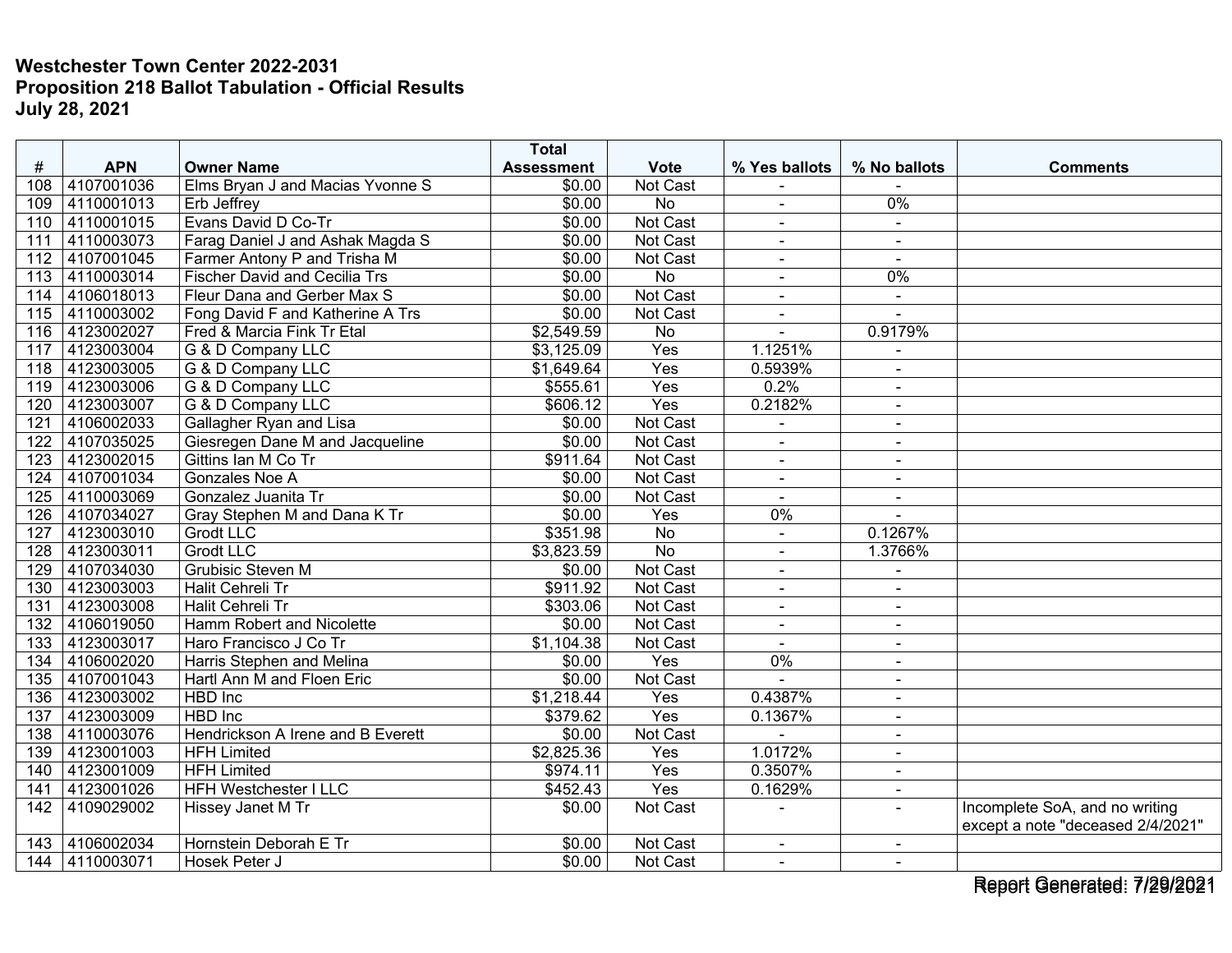|                 |            |                                         | <b>Total</b>      |                 |                          |                |                 |
|-----------------|------------|-----------------------------------------|-------------------|-----------------|--------------------------|----------------|-----------------|
| #               | <b>APN</b> | <b>Owner Name</b>                       | <b>Assessment</b> | <b>Vote</b>     | % Yes ballots            | % No ballots   | <b>Comments</b> |
| 145             | 4104023004 | Howard Hughes Center Property Owners    | \$0.00            | Not Cast        |                          |                |                 |
|                 |            | Association                             |                   |                 |                          |                |                 |
| 146             | 4107002039 | Imada Adam and Graham Jennifer          | \$0.00            | Not Cast        | $\blacksquare$           | $\blacksquare$ |                 |
| 147             | 4107001048 | Iocolano Mario A                        | \$0.00            | <b>Not Cast</b> | $\blacksquare$           | $\sim$         |                 |
| 148             | 4108027010 | Ivie Laura E and David L                | \$0.00            | <b>Not Cast</b> |                          | $\sim$         |                 |
| 149             | 4123003027 | Jewel Investment LLC                    | \$1,145.58        | Yes             | 0.4124%                  | $\sim$         |                 |
| 150             | 4106018010 | Kamyar Marouni and Verdi Mehran         | \$0.00            | Not Cast        |                          |                |                 |
| 151             | 4123001002 | Katherine Lucas                         | \$1,942.46        | Not Cast        | $\blacksquare$           | $\sim$         |                 |
| 152             | 4123001008 | Katherine Lucas                         | \$885.41          | Not Cast        | $\blacksquare$           | $\sim$         |                 |
| 153             | 4123001027 | Kazemi Gus & Elaheh Kheirkhahi          | \$1,700.17        | Not Cast        | $\blacksquare$           | $\blacksquare$ |                 |
| 154             | 4123001030 | Kazemi Gus & Elaheh Kheirkhahi          | \$516.89          | Not Cast        | $\blacksquare$           | $\sim$         |                 |
| 155             | 4107034031 | Kelly Andrew J                          | \$0.00            | Not Cast        | $\blacksquare$           | $\blacksquare$ |                 |
| 156             | 4124001010 | Kenneth P Dial Tr Et Al                 | \$458.98          | Yes             | 0.1652%                  | $\sim$         |                 |
| 157             | 4109029008 | King Gail Tr                            | \$0.00            | Not Cast        |                          |                |                 |
| 158             | 4123002017 | <b>Kristen A Cruise</b>                 | \$539.17          | Not Cast        | $\overline{a}$           | $\sim$         |                 |
| 159             | 4123003018 | Landoch Michael & Angela                | \$1,629.97        | Yes             | 0.5868%                  | $\sim$         |                 |
| 160             | 4107002035 | Leigh Janet I Tr                        | \$0.00            | Not Cast        | $\blacksquare$           | $\sim$         |                 |
| 161             | 4110003065 | Lewis Camille C Tr                      | \$0.00            | Not Cast        |                          | $\blacksquare$ |                 |
| 162             | 4110003079 | Liao Hanxuan                            | \$0.00            | Not Cast        | $\blacksquare$           | $\overline{a}$ |                 |
| 163             | 4107035021 | <b>Lilien Scott</b>                     | \$0.00            | Not Cast        | ä,                       | $\blacksquare$ |                 |
| 164             | 4107034026 | Lingard Doyle Norma J Tr                | \$0.00            | Not Cast        | $\blacksquare$           | $\sim$         |                 |
| 165             | 4123006026 | Los Angeles Turners Inc                 | \$2,103.76        | <b>Not Cast</b> | $\overline{a}$           | $\sim$         |                 |
| 166             | 4122022928 | Los Angeles World Airports              | \$12,618.69       | Not Cast        | $\blacksquare$           | $\blacksquare$ |                 |
| 167             | 4122023917 | Los Angeles World Airports              | \$28,999.58       | Not Cast        | $\blacksquare$           | $\sim$         |                 |
| 168             | 4124002916 | Los Angeles World Airports              | \$6,532.78        | Not Cast        | $\overline{\phantom{a}}$ |                |                 |
| 169             | 4122024918 | Los Angeles World Airports              | \$7,368.01        | Not Cast        | $\blacksquare$           | $\sim$         |                 |
| 170             | 4107001042 | Lozano Jose P Sylvia J Trs              | \$0.00            | Not Cast        | $\sim$                   | $\blacksquare$ |                 |
| 171             | 4107001040 | Mahony Paul B and Renee D               | \$0.00            | Yes             | $0\%$                    | $\sim$         |                 |
| 172             | 4123006012 | Manchester Square 2 LLC                 | \$2,945.44        | Not Cast        | $\mathbf{u}$             | $\sim$         |                 |
| 173             | 4106019046 | <b>Martin Patrick J</b>                 | \$0.00            | Not Cast        | $\sim$                   | $\sim$         |                 |
| 174             | 4107001047 | Mcbride William                         | \$0.00            | Yes             | 0%                       | $\blacksquare$ |                 |
| $\frac{175}{2}$ | 4106018016 | Mcmanus Armand and Judy A               | \$0.00            | Not Cast        | $\sim$                   | $\sim$         |                 |
| 176             | 4124001007 | Megdal Lax LLC                          | \$3,047.96        | Not Cast        | $\blacksquare$           | $\blacksquare$ |                 |
| 177             | 4107002044 | Meyer Daniel W and Williams Bryan A     | \$0.00            | Not Cast        | $\blacksquare$           | $\sim$         |                 |
| 178             | 4124001011 | Michael H Marincovich Tr / B B          | \$478.62          | Not Cast        |                          |                |                 |
|                 |            | Marincovich Deceased Tr                 |                   |                 |                          |                |                 |
| 179             | 4124001003 | Michael H Marincovich Tr and Marin Paul | \$1,302.99        | Not Cast        | $\sim$                   | $\sim$         |                 |
| 180             | 4107001041 | Miller John Stonewall Jr Tr             | \$0.00            | Not Cast        | $\blacksquare$           | $\blacksquare$ |                 |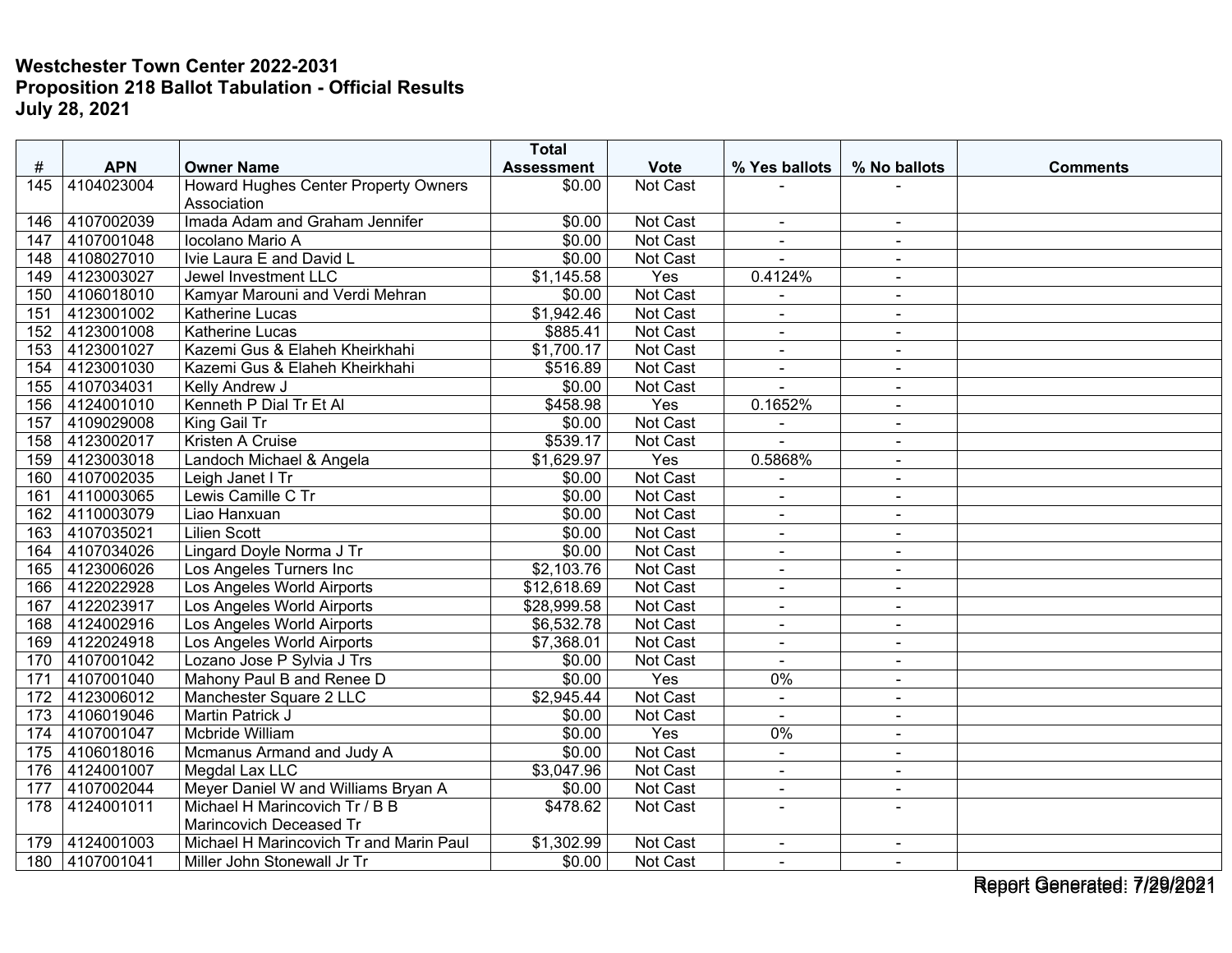| #                | <b>APN</b>     | <b>Owner Name</b>                   | <b>Total</b><br><b>Assessment</b> | <b>Vote</b>      | % Yes ballots            | % No ballots   | <b>Comments</b> |
|------------------|----------------|-------------------------------------|-----------------------------------|------------------|--------------------------|----------------|-----------------|
| 181              | 4106019028     | Ministerios De Restauracion Jireh   | \$0.00                            | Not Cast         |                          |                |                 |
| 182              | 4106001026     | Mismith Dora E Tr                   | \$0.00                            | Not Cast         | $\overline{a}$           | $\blacksquare$ |                 |
| 183              | 4123002014     | Mittell Larry C and Alan E          | \$1,298.54                        | $\overline{Yes}$ | 0.4675%                  | $\blacksquare$ |                 |
| 184              | 4110003078     | Modi Rakesh                         | \$0.00                            | Not Cast         |                          | $\sim$         |                 |
| 185              | 4106019036     | Morales Juan J and Jesus            | \$0.00                            | <b>Not Cast</b>  | $\sim$                   | $\blacksquare$ |                 |
| 186              | 4106019037     | Morales Juan J and Jesus            | \$0.00                            | Not Cast         | $\blacksquare$           | $\sim$         |                 |
| 187              | 4106002019     | Moran Mary A Tr                     | \$0.00                            | Not Cast         | $\blacksquare$           | $\sim$         |                 |
| 188              | 4109029006     | Moreno David and Christina P Trs    | \$0.00                            | <b>Not Cast</b>  | $\mathbf{r}$             | $\sim$         |                 |
| 189              | 4110003061     | Morris Rahquaill C and Rachell S    | \$0.00                            | Not Cast         | $\sim$                   | $\sim$         |                 |
| 190              | 4110003083     | Myszko Simon                        | \$0.00                            | Not Cast         | $\blacksquare$           | $\blacksquare$ |                 |
| 191              | 4123002022     | Nicholson Bruce A and Jeffrey       | \$840.78                          | Not Cast         | $\overline{\phantom{a}}$ | $\blacksquare$ |                 |
| 192              | 4110003074     | Noaman Nada A and Spranger Marcus S | \$0.00                            | Not Cast         | $\blacksquare$           | $\sim$         |                 |
| 193              | 4110003077     | Norris Grant and Nancy              | \$0.00                            | Not Cast         | $\sim$                   | $\blacksquare$ |                 |
| 194              | 4107002047     | Oldoerp Stanley C Co-Tr             | \$0.00                            | Not Cast         | $\blacksquare$           | $\sim$         |                 |
| 195              | 4123002006     | One West Bank                       | \$1,774.85                        | Not Cast         | $\sim$                   | $\blacksquare$ |                 |
| 196              | 4123002001     | One West Bank                       | \$3,307.04                        | Not Cast         | $\mathbf{r}$             | $\blacksquare$ |                 |
| 197              | 4106019025     | <b>Orum Keith</b>                   | \$0.00                            | <b>Not Cast</b>  | $\blacksquare$           | $\blacksquare$ |                 |
| 198              | 4106019045     | <b>Orum Sandra M Trust</b>          | \$0.00                            | Not Cast         |                          | $\blacksquare$ |                 |
| 199              | 4124001018     | Paradise Building LLC               | \$4,096.10                        | Yes              | 1.4747%                  | $\blacksquare$ |                 |
| 200              | 4124001017     | Paradise Building LLC               | \$10,780.82                       | Yes              | 3.8814%                  | $\sim$         |                 |
| 201              | 4106019039     | Parra Francisco and Anne C          | \$0.00                            | Not Cast         |                          |                |                 |
| 202              | 4106019048     | Patel Bhogilal C and Indumati B     | \$0.00                            | Not Cast         | $\blacksquare$           | $\blacksquare$ |                 |
| 203              | 4106018011     | Paul W III & Sarah F Lawrence Tr    | \$0.00                            | Not Cast         | $\blacksquare$           | $\blacksquare$ |                 |
| 204              | 4123001021     | <b>PCG Westchester LLC</b>          | $\overline{$861.48}$              | Yes              | 0.3102%                  | $\sim$         |                 |
| 205              | 4123001022     | <b>PCG Westchester LLC</b>          | \$574.32                          | Yes              | 0.2068%                  | $\blacksquare$ |                 |
| 206              | 4123001023     | PCG Westchester LLC                 | \$430.74                          | Yes              | 0.1551%                  | $\sim$         |                 |
| 207              | 4123001024     | <b>PCG Westchester LLC</b>          | \$430.74                          | Yes              | 0.1551%                  | $\sim$         |                 |
| 208              | 4123001025     | <b>PCG Westchester LLC</b>          | \$739.58                          | Yes              | 0.2663%                  |                |                 |
| 209              | 4123001031     | PCG Westchester LLC                 | \$7,517.47                        | Yes              | 2.7065%                  | $\blacksquare$ |                 |
| $\overline{210}$ | 4107034024     | Perera Ramesh Tr                    | \$0.00                            | Not Cast         | ÷,                       | $\sim$         |                 |
| 211              | 4110001029     | Piera Pedro M and Leticia Trs       | \$0.00                            | Not Cast         | $\blacksquare$           | $\blacksquare$ |                 |
| 212              | 4107035019     | Popham Shelby A Tr                  | \$0.00                            | Not Cast         |                          | $\blacksquare$ |                 |
| $\overline{213}$ | 4110003068     | Priess Donald C                     | \$0.00                            | Yes              | 0%                       | $\sim$         |                 |
| 214              | 4106019041     | <b>Puzik Berhard and Martha</b>     | \$0.00                            | Not Cast         | $\blacksquare$           | $\sim$         |                 |
| 215              | 4106019040     | <b>Puzik Berhard and Martha</b>     | \$0.00                            | Not Cast         |                          |                |                 |
| $\overline{216}$ | 4108019017     | R and S Properties                  | \$0.00                            | Not Cast         | $\sim$                   | $\blacksquare$ |                 |
| 217              | 4108019015     | R and S Properties                  | \$0.00                            | Not Cast         | $\blacksquare$           | $\blacksquare$ |                 |
|                  | 218 4110001019 | Raedeke Michael J Tr                | \$0.00                            | No               | $\blacksquare$           | 0%             |                 |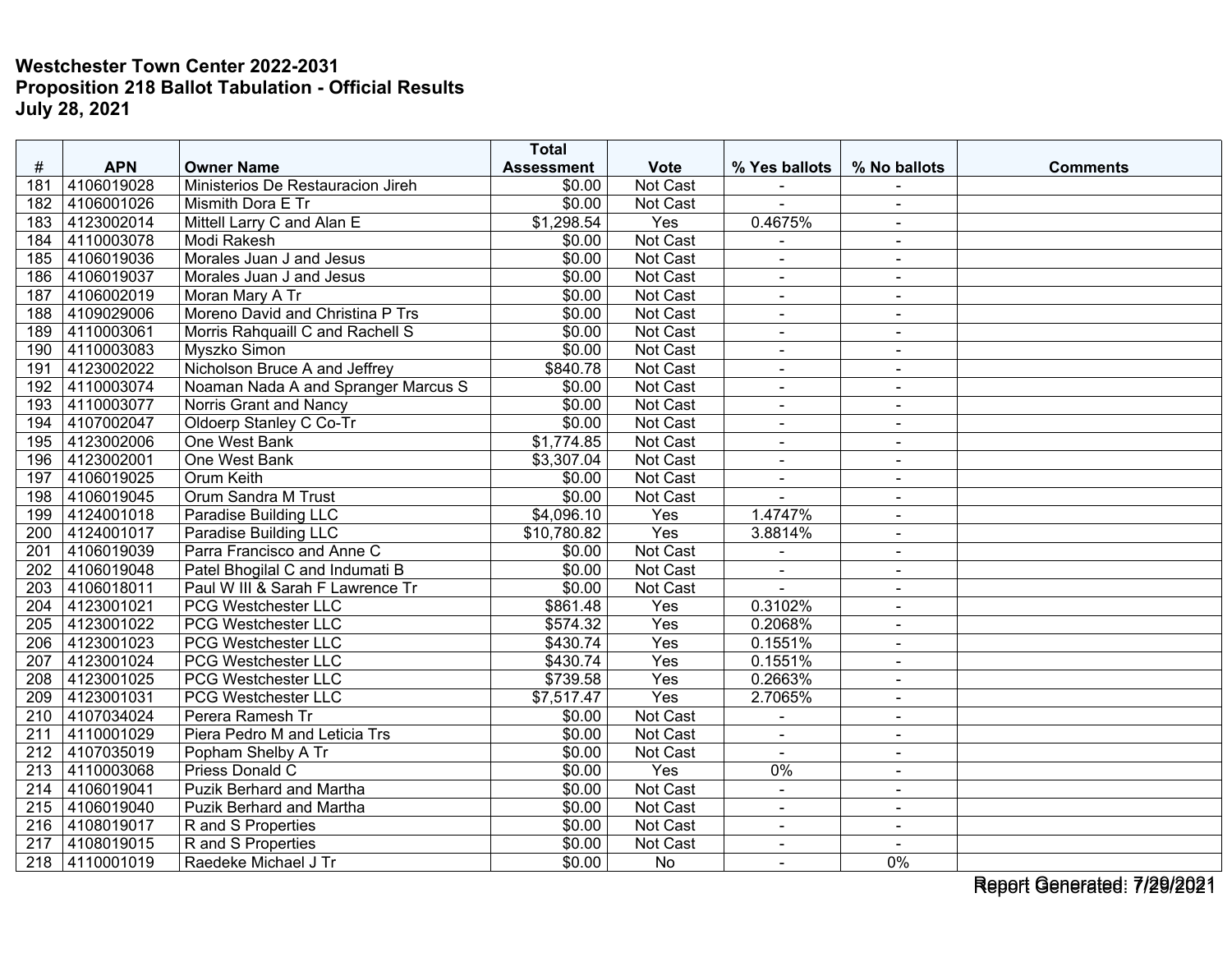|     |            |                                                              | <b>Total</b>      |                 |                |                |                 |
|-----|------------|--------------------------------------------------------------|-------------------|-----------------|----------------|----------------|-----------------|
| #   | <b>APN</b> | <b>Owner Name</b>                                            | <b>Assessment</b> | <b>Vote</b>     | % Yes ballots  | % No ballots   | <b>Comments</b> |
| 219 | 4107034028 | Ramos Sonia and Ramos-Robles Eloisa Et<br>AI.                | \$0.00            | Not Cast        |                |                |                 |
| 220 | 4110003062 | Rankin Thomas J and Mary N                                   | \$0.00            | Yes             | 0%             | $\blacksquare$ |                 |
| 221 | 4110003072 | Reed Alan E and Elvira V                                     | \$0.00            | <b>Not Cast</b> | $\mathbf{r}$   | $\sim$         |                 |
| 222 | 4106018021 | Reiners Melba J Tr                                           | \$0.00            | Not Cast        | $\blacksquare$ | $\blacksquare$ |                 |
| 223 | 4122001001 | RFA Los Angeles LP Lessor / Garfield<br>Beach CVS LLC Lessee | \$4,217.17        | Not Cast        | $\sim$         | $\overline{a}$ |                 |
| 224 | 4107001038 | Romero Rylee Ann                                             | \$0.00            | Not Cast        | $\blacksquare$ | $\blacksquare$ |                 |
| 225 | 4106002030 | Roof Daniel Franklin and Calabrese Teresa<br>A               | \$0.00            | Not Cast        |                |                |                 |
| 226 | 4123002026 | Rosenberg Lillian and Fink F & M Trs                         | \$791.82          | No              | $\sim$         | 0.2851%        |                 |
| 227 | 4109029017 | Samaan Ayman and Tadros Cindy W                              | \$0.00            | $\overline{No}$ |                | 0%             |                 |
| 228 | 4106019034 | Samec Thomas K Tr                                            | \$0.00            | Not Cast        | $\overline{a}$ | $\sim$         |                 |
| 229 | 4106019035 | Samec Thomas K Tr                                            | \$0.00            | <b>Not Cast</b> | $\blacksquare$ | $\sim$         |                 |
| 230 | 4106019051 | Samec Thomas K Tr                                            | \$0.00            | Not Cast        | $\blacksquare$ | $\sim$         |                 |
| 231 | 4107034025 | Sanchez Joe A                                                | \$0.00            | Not Cast        | $\blacksquare$ | $\sim$         |                 |
| 232 | 4107002048 | Scott Gregory A and Elizabeth A                              | \$0.00            | Not Cast        | $\blacksquare$ | $\blacksquare$ |                 |
| 233 | 4122001007 | Sepulveda 2001 LLC                                           | \$7,646.22        | Not Cast        | $\blacksquare$ | $\blacksquare$ |                 |
| 234 | 4107001035 | Sexton John R Tr                                             | \$0.00            | Not Cast        | $\blacksquare$ | $\sim$         |                 |
| 235 | 4110003070 | Shariff Naeem and Anisha A                                   | \$0.00            | Not Cast        | $\blacksquare$ | $\sim$         |                 |
| 236 | 4110001017 | Sheets Russell D                                             | \$0.00            | Not Cast        | $\blacksquare$ | $\sim$         |                 |
| 237 | 4106002024 | Sheila Trivedi                                               | \$0.00            | Not Cast        | $\blacksquare$ | $\sim$         |                 |
| 238 | 4110001039 | Silicon Beach Live LLC                                       | \$2,491.69        | Not Cast        | $\blacksquare$ | $\blacksquare$ |                 |
| 239 | 4106002021 | Simon Margarete E Trust                                      | \$0.00            | Not Cast        |                | $\sim$         |                 |
| 240 | 4106002028 | Sinais Western Properties LLC                                | \$573.09          | Not Cast        | $\blacksquare$ | $\sim$         |                 |
| 241 | 4106002029 | Sinais Western Properties LLC                                | \$307.31          | Not Cast        | $\blacksquare$ | $\blacksquare$ |                 |
| 242 | 4107034032 | Sorenson Amanda K and Eric H                                 | \$0.00            | Not Cast        | $\blacksquare$ | $\sim$         |                 |
| 243 | 4110001004 | South Sepulveda Investors LP                                 | \$1,046.51        | Not Cast        | $\blacksquare$ | $\overline{a}$ |                 |
| 244 | 4123002018 | Sperbeck Glenn L and Gwen F Co Trs                           | \$485.28          | No              | $\blacksquare$ | 0.1747%        |                 |
| 245 | 4123002002 | Srm Westchester LLC                                          | \$6,257.70        | Not Cast        | $\blacksquare$ |                |                 |
| 246 | 4123002010 | Srm Westchester LLC                                          | \$2,657.28        | Not Cast        | $\blacksquare$ |                |                 |
| 247 | 4124002001 | St John Land Co                                              | \$4,296.71        | No              | $\blacksquare$ | 1.5469%        |                 |
| 248 | 4107001013 | Stock Richard Tr                                             | \$0.00            | Not Cast        |                | $\overline{a}$ |                 |
| 249 | 4122001003 | STRS Ohio CA Real Estate Investments II<br><b>LLC</b>        | \$5,428.67        | Yes             | 1.9545%        |                |                 |
| 250 | 4122001012 | STRS Ohio CA Real Estate Investments II<br><b>LLC</b>        | \$4,306.08        | Yes             | 1.5503%        | $\sim$         |                 |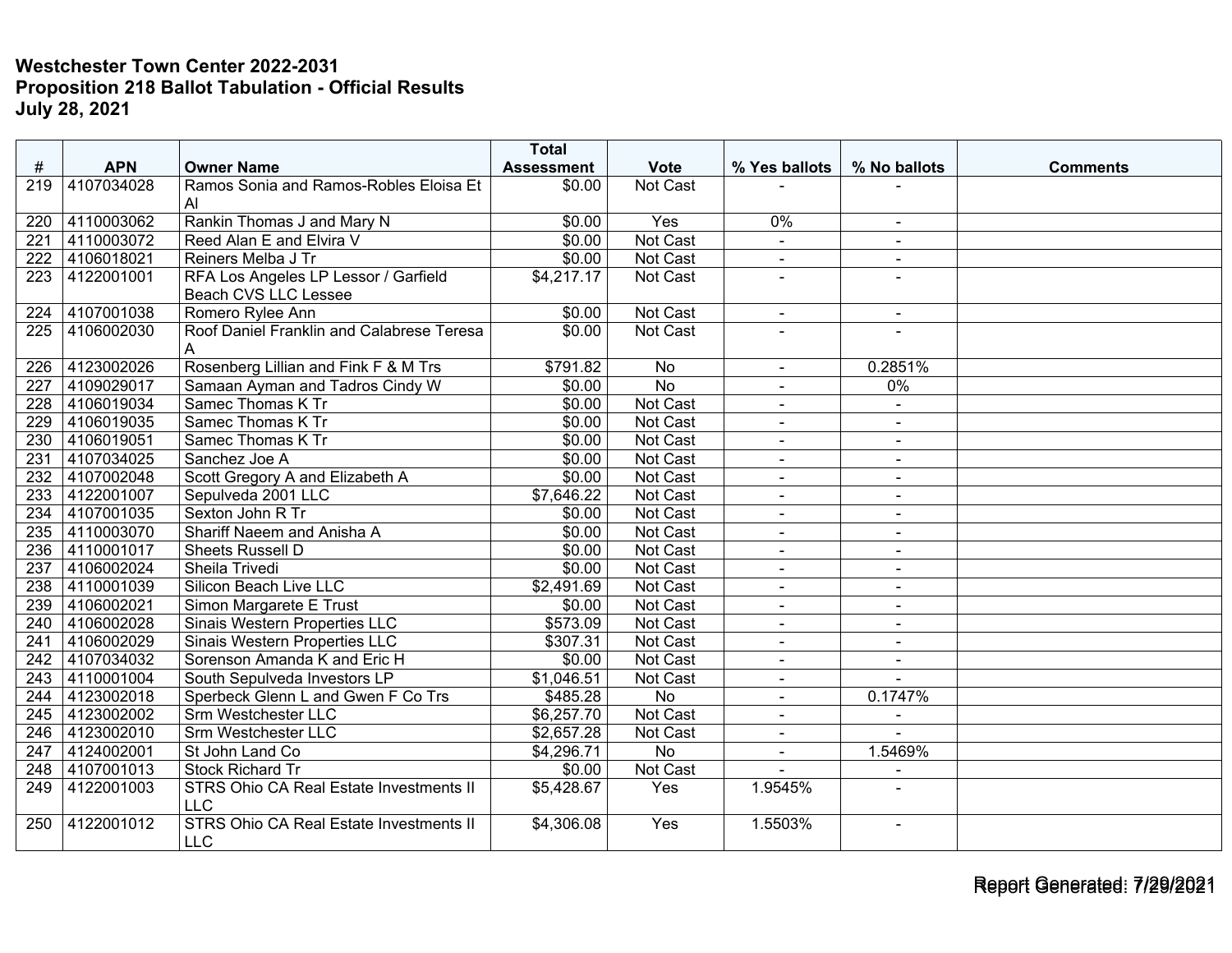|                  |            |                                                              | <b>Total</b>      |                  |                |                          |                 |
|------------------|------------|--------------------------------------------------------------|-------------------|------------------|----------------|--------------------------|-----------------|
| #                | <b>APN</b> | <b>Owner Name</b>                                            | <b>Assessment</b> | <b>Vote</b>      | % Yes ballots  | % No ballots             | <b>Comments</b> |
| 251              | 4122001013 | STRS Ohio CA Real Estate Investments II<br><b>LLC</b>        | \$2,363.10        | Yes              | 0.8508%        |                          |                 |
| 252              | 4122001004 | STRS Ohio CA Real Estate Investments II<br><b>LLC</b>        | \$19,202.49       | Yes              | 6.9134%        | $\blacksquare$           |                 |
| 253              | 4122001005 | <b>STRS Ohio CA Real Estate Investments II</b><br><b>LLC</b> | \$22,231.06       | Yes              | 8.0037%        | $\blacksquare$           |                 |
| 254              | 4122001006 | STRS Ohio CA Real Estate Investments II<br><b>LLC</b>        | \$937.56          | Yes              | 0.3375%        | $\blacksquare$           |                 |
| 255              | 4107035016 | Sunday Arron Co-Tr                                           | \$0.00            | No               | $\blacksquare$ | 0%                       |                 |
| 256              | 4110003081 | Sutiono Zadok                                                | \$0.00            | <b>Not Cast</b>  |                | $\blacksquare$           |                 |
| 257              | 4109029007 | Swink Brian J and Vivky M                                    | \$0.00            | Not Cast         | $\blacksquare$ | $\overline{a}$           |                 |
| 258              | 4123003016 | Thomas J Mescher Tr                                          | \$737.18          | No               | $\blacksquare$ | 0.2654%                  |                 |
| 259              | 4123002021 | Thompson Robert H Tr / Thompson Realco<br>Partners LP        | \$831.76          | <b>Not Cast</b>  |                |                          |                 |
| 260              | 4110003067 | Trapp Terrence K and Rosalyn R                               | \$0.00            | <b>Not Cast</b>  | $\sim$         | $\blacksquare$           |                 |
| $\overline{261}$ | 4109029014 | Treese Mitchell L and Mary J                                 | \$0.00            | Not Cast         | $\blacksquare$ | $\blacksquare$           |                 |
| 262              | 4107035023 | Trujillo Gilbert Jr and Laura                                | \$0.00            | Not Cast         | $\blacksquare$ |                          |                 |
| 263              | 4109029011 | Vasquez Michael M and Mary A Trs                             | \$0.00            | <b>No</b>        | $\blacksquare$ | $0\%$                    |                 |
| 264              | 4106018018 | Villagrana Lucia Tr                                          | \$0.00            | Not Cast         | $\blacksquare$ | $\blacksquare$           |                 |
| 265              | 4110003064 | Wang Carolyn I                                               | \$0.00            | <b>Not Cast</b>  | $\overline{a}$ | $\blacksquare$           |                 |
| 266              | 4108028028 | Weiss Jamie and Yisrael                                      | \$0.00            | <b>Not Cast</b>  |                |                          |                 |
| 267              | 4123001028 | West LA Sepulveda Investment LLC                             | \$3,287.01        | No               | $\blacksquare$ | 1.1834%                  |                 |
| 268              | 4123001029 | West LA Sepulveda Investment LLC                             | \$1,828.23        | No               | $\overline{a}$ | 0.6582%                  |                 |
| 269              | 4123003022 | Westchester 96 LLC                                           | \$1,551.79        | Yes              | 0.5587%        | $\blacksquare$           |                 |
| 270              | 4123003021 | <b>Westchester Association</b>                               | \$2,397.72        | Not Cast         |                | $\overline{\phantom{a}}$ |                 |
| 271              | 4123002019 | <b>Westchester Association</b>                               | \$1,269.30        | Not Cast         | $\sim$         | $\sim$                   |                 |
| 272              | 4109001027 | Westchester Lutheran Church                                  | \$0.00            | Yes              | 0%             | $\blacksquare$           |                 |
| $\overline{273}$ | 4109001034 | Westchester Lutheran Church                                  | \$0.00            | $\overline{Yes}$ | 0%             | $\blacksquare$           |                 |
| 274              | 4109002001 | Westchester Lutheran Church                                  | \$1,245.85        | Yes              | 0.4485%        | $\blacksquare$           |                 |
| 275              | 4109002033 | Westchester Lutheran Church                                  | \$0.00            | Yes              | 0%             | $\blacksquare$           |                 |
| 276              | 4107035018 | Westchester Medical Plaza LLC                                | \$0.00            | Not Cast         | $\blacksquare$ | $\blacksquare$           |                 |
| 277              | 4107035017 | Westchester Medical Plaza LLC                                | \$15,866.68       | Not Cast         | $\blacksquare$ | $\blacksquare$           |                 |
| 278              | 4123002004 | <b>Westchester Partners LLC</b>                              | \$2,921.64        | <b>Not Cast</b>  | $\blacksquare$ | $\blacksquare$           |                 |
| 279              | 4123002008 | <b>Westchester Partners LLC</b>                              | \$1,148.64        | Not Cast         | $\blacksquare$ | $\blacksquare$           |                 |
| 280              | 4123003013 | Westchester Sepulveda Group                                  | \$4,813.34        | No               | $\overline{a}$ | 1.7329%                  |                 |
| 281              | 4123003024 | Westchester Triangle 8                                       | \$945.27          | No               |                | 0.3403%                  |                 |
| 282              | 4123003025 | <b>Westchester Triangle 8</b>                                | \$878.92          | $\overline{No}$  | $\blacksquare$ | 0.3164%                  |                 |
| 283              | 4123003023 | Wilson Geoffrey M & Eva E                                    | \$997.47          | Not Cast         | $\sim$         |                          |                 |